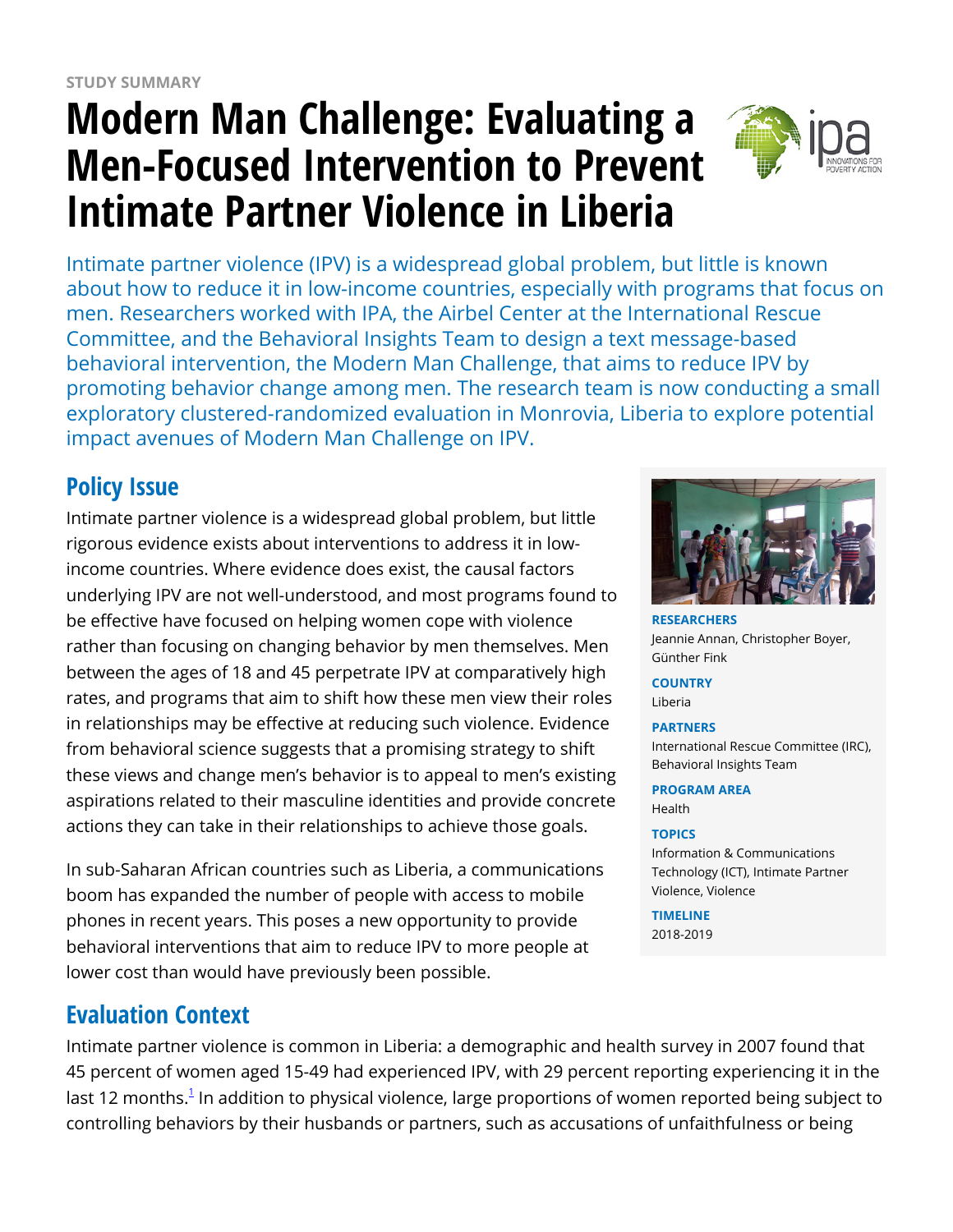prevented from meeting with female friends. $2^2$  $2^2$ 

The Modern Man Challenge intervention was designed by the Airbel Center at the International Rescue Committee and the Behavioral Insights Team with assistance from a research team from IPA. The program uses interactive text messages to provide guidance for men about shared household management, sex-positive communication skills, joint financial planning, and emotional regulation skills in order to promote gender-equitable, violence-free relationships. The team used humancentered design principles to prototype and pilot the program in Liberia and Uganda before beginning this randomized evaluation. (A series of blog posts detailing this process is available below.)

### **Details of the Intervention**

Researchers are now working with IPA, the Airbel Center, and Behavioral Insights Team to conduct a full randomized evaluation of the Modern Man Challenge's impact on intimate partner violence in Monrovia, Liberia.

A community-wide baseline was conducted in the 16 community clusters in early 2018 and all men between the ages of 18 and 45 were invited to attend a recruitment event. The 16 clusters communities were divided into two groups, after which the research team determined which men in each group were eligible and asked them to consent to participating in the project. The resulting groups were as follows:

- **Modern Man Challenge (342 men in eight communities):** At the recruitment events in these communities, a speaker gave a brief introduction, after which participants completed a 10 question quiz comprised of true/false questions about gender roles and expectations in intimate relationships. After the men completed the quiz, they were guided by a member of the research team in a discussion about the answers, and invited to join the Modern Man Challenge text message activity.
- No Modern Man Challenge (251 men in eight communities): At the events in these communities, participants received a "Strong Man" quiz and presentation about men's health. The format was the same as the Modern Man Challenge recruitment events, but the content was different.

The program was then delivered via text message for a six-and-a half week span in November and December 2018.

Following the program delivery, the research team conducted both quantitative and qualitative surveys with participants. The concluding survey with participating men and their primary women partners was conducted in June and July in 2019. The research team also surveyed 75 additional men and their primary women partners in each community to measure effects of the program on people who did not receive it directly, and to understand how and the extent to which men who choose to participate in the program may differ from those who do not. This survey will enable researchers to understand the impacts of the Modern Man Challenge on rates of intimate partner violence and controlling behavior in relationships.